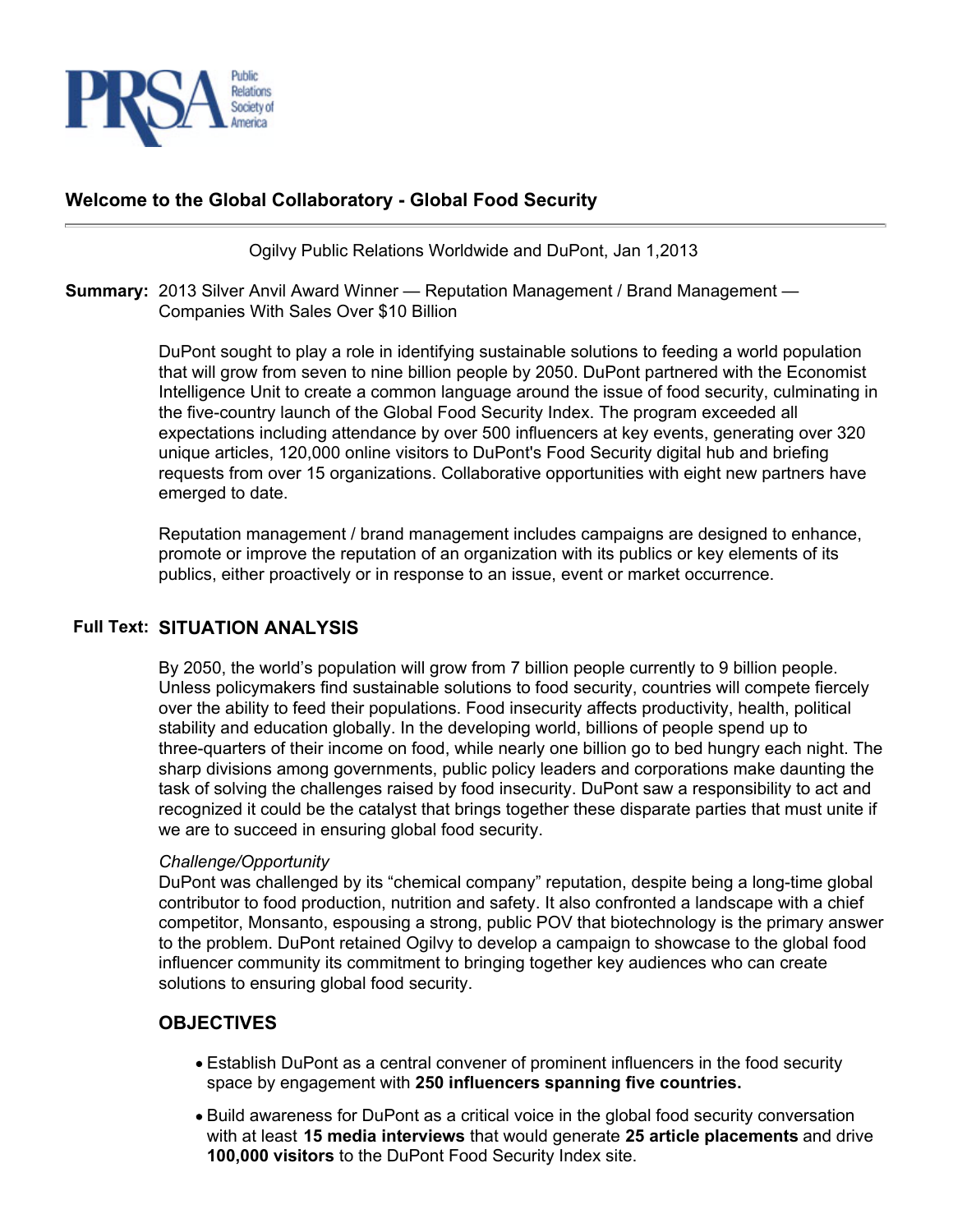- Secure DuPont a seat at the table where high profile influencers are discussing and debating food security through briefings with **10 government officials, NGOs and business leaders** and participation at **seven conferences**.
- Attract at least **five new partners** that would collaborate with DuPont to address global food security issues.

## **RESEARCH**

To create a credible platform on global food security that DuPont could own, Ogilvy conducted a competitive landscape analysis of competitor messaging and activities, including seed producers and consumer packaged goods companies. This research helped identify which companies were offering strong public opinions and narrow in on the potential white space for DuPont in the food conversation. This also helped Ogilvy create potential food thought leadership message platforms, which were then tested through in-depth interviews with 40 global food experts. These interviews identified global food security as the main area in the food sector where DuPont could apply its science to help the world.

To validate the credibility of this platform, Ogilvy conducted a three-month eListening exercise analyzing social media conversations around food security, globally. The eListening identified food access and availability as the main food security drivers. This served as the foundation for creating a plan to launch the DuPont Food Security Thought Leadership program. To succeed, the plan had to be credible, global and "ownable" by DuPont; timely and relevant to stakeholders; and achieve alignment and support among its business segments.

### *Target Audience:*

Ogilvy targeted a select group of critical voices who impact policy and investment decisions. We then conducted Influencer Quotient Mapping research, which analyzes publicly available data to measure each individual's and organization's level of influence as it pertains to corporate involvement around solving key global issues, including food security.

This research identified high-value targets among both individuals and organizations in the countries where DuPont identified its greatest business opportunity: the United States, Brazil, India and China. Ogilvy developed a three-tiered approach to outreach based on where influencers fell on the influencer map: awareness building to increase visibility, direct engagement to enhance corporate reputation, and collaborations to advocate on DuPont's behalf.

## **PLANNING**

To become a true thought leader in food security, DuPont would need a "Big Idea" to anchor the program and serve as a content engine for engaging influencers. Ogilvy and DuPont conceived an idea for a tool that would drive scenario planning and investment decisions around food security.

In order to establish the tool as credible and independent, Ogilvy initiated outreach to the Economist Intelligence Unit (EIU), the research and advisory arm of The Economist Group with extensive experience in benchmarking, country analysis and forecasting on a range of industries for both corporations and NGOs. DuPont commissioned the EIU to develop a Global Food Security Index (GFSI)—a scoring model that assesses strengths and vulnerabilities around food security in 105 nations, analyzing factors such as affordability, accessibility, nutrition and safety.

Ogilvy planned a dynamic launch of the Index, designed to penetrate the food influencer audience across a range of communications mediums including traditional media, digital platforms and regional events. The program would also require infrastructure materials, including a position paper on the role of science in addressing food security, and a public-facing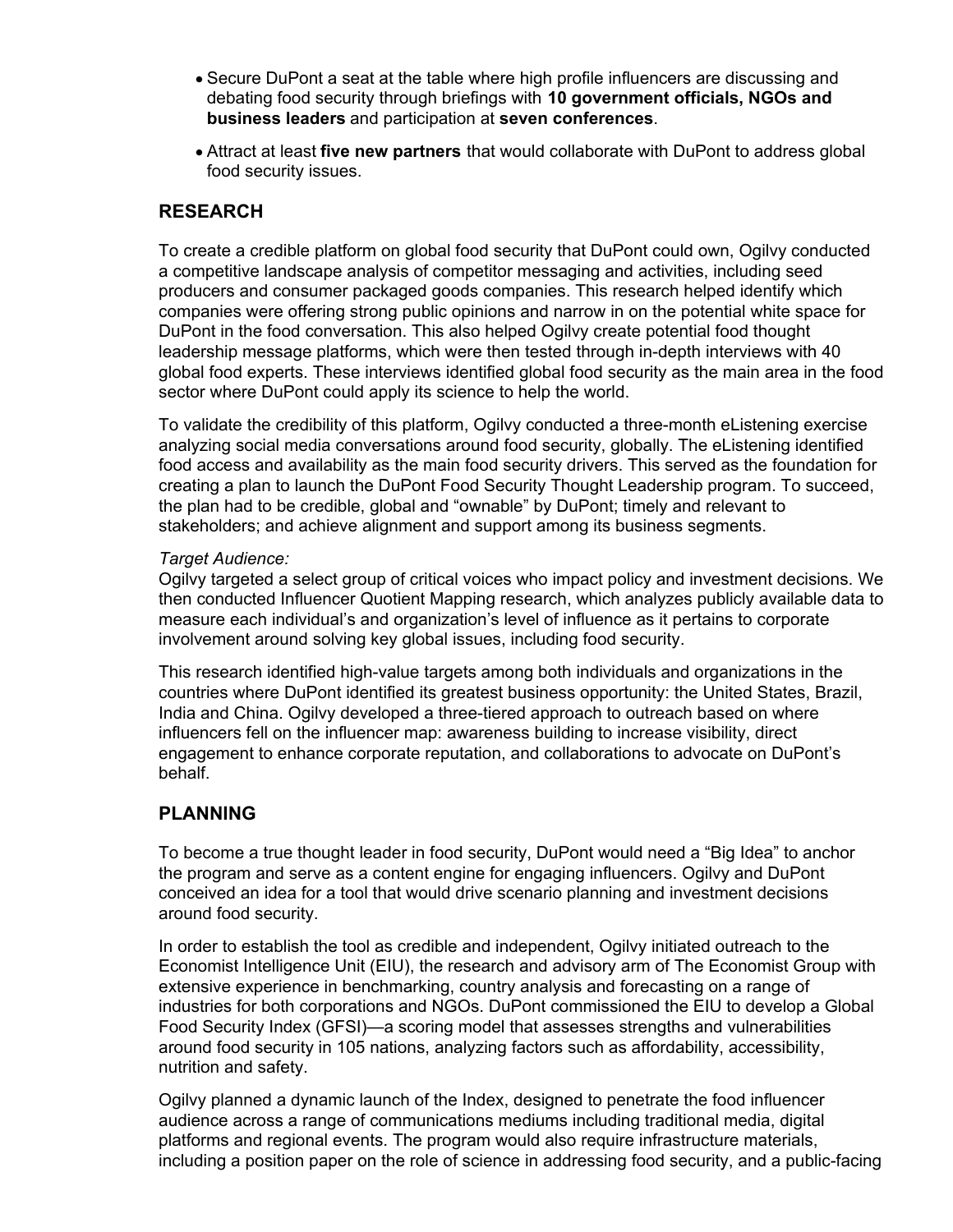digital home as the landing spot for content such as blogs and videos.

Together, DuPont and Ogilvy created **Welcome to the Global Collaboratory: Global Food Security**, a campaign to position DuPont as a leader and convener, using the power of collaboration to meet the food security challenge.

## **EXECUTION**

To initiate the dialogue among thought leaders and policy makers, DuPont convened a Food Security Goals Forum on Feb. 2, 2012 at the Newseum in Washington, DC, where DuPont CEO Ellen Kullman announced \$10 billion in R&D commitments to food, agriculture and biotechnology.

These commitments were amplified a week later when DuPont keynoted *The Economist'*s "Feeding the World Summit" in Geneva and when DuPont engaged media and food industry thought leaders attending "Food Ingredients China" in Shanghai. In May, DuPont capitalized on food security as a topic of the G-8 Summit in Washington, DC, by announcing at the event the commissioning of the GFSI.

DuPont invited more than 3,000 academics, government officials, NGOs and business leaders to attend simultaneous events on July 10, 2012 in Washington, DC, Brussels, Sao Paulo, Santiago and Johannesburg to unveil the Index. Each event featured rich discussions from a panel of notable influencers, including Rajiv Shah, Administrator of the U.S. International Development Agency, and Paolo De Castro, Agriculture Committee Chair of the European Parliament, who provided context to the findings and spotlighted its potential real-world applications. Reach of the events was extended by live streaming, a multi-media news release, social media and digital advertising. Similar influencer events were held post-launch in India, Indonesia and Vietnam.

# **EVALUATION**

- More than **500 influencers** attended global launch events across 10 countries; **320 unique articles** resulted from **50 in-person interviews**; and the GFSI had more than **120,000 online visitors** in the four weeks following the launch.
- Media, including *The Washington Post*, used the GFSI to enhance editorial analysis of food security, crediting DuPont and illustrating its leadership.
- **More than 15 global organizations** requested briefings, including the White House, 12 U.S. Senators, USAID leaders, The Gates Foundation, Chilean Minister of Agriculture, and American Soybean Association;
	- CEO Ellen Kullman was asked to testify before Congress on food security.
- DuPont participated in **more than 10 global events**, including the G-8 Summit and Chicago Council meeting; upcoming keynotes for Kullman include 2013 Global Fortune Forum.
- In a report presented to the G20, the 2012 B20 Food Security Taskforce included the GFSI as one of seven key metrics for action to address Global Food Security
- Collaborative opportunities with **eight new partners** have emerged, including:
	- The government of Australia invited DuPont to help the country develop a national food security plan using the GFSI;
	- Kullman keynoted the 2013 World Economic Forum announcing a partnership with USAID to work with the Government of Ethiopia on boosting maize harvests;
	- Invite from Packaging Brazilian Association to discuss partnership opportunities around market packaging;
	- Request from the First Lady of Chile to participate in her program "Vivir Sano"